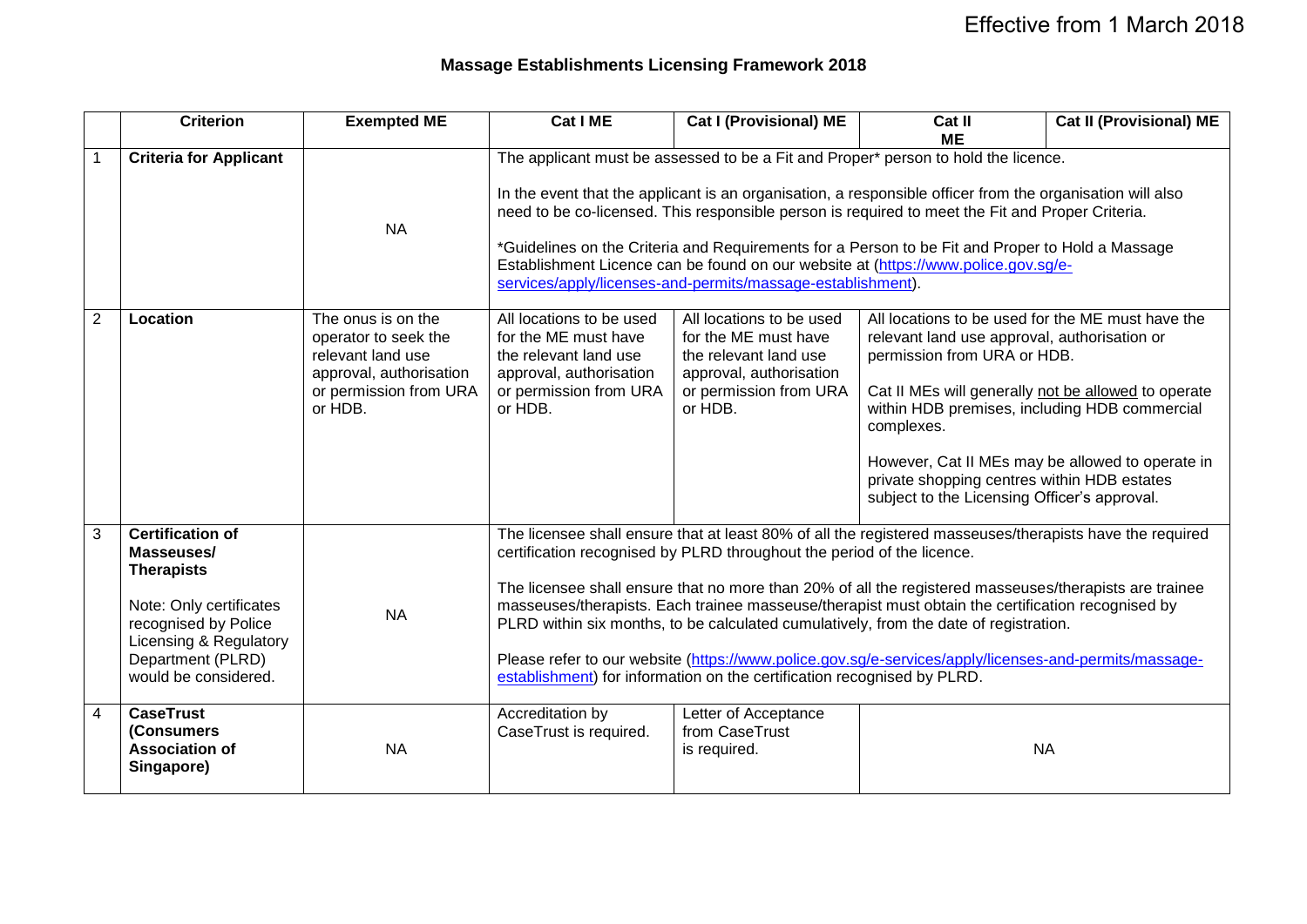|                | <b>Criterion</b>                                                                                                                                                                                                                                  | <b>Exempted ME</b>                                        | Cat I ME                                                                                                                                                                                                                                                             | <b>Cat I (Provisional) ME</b>                                                                                       | Cat II<br><b>ME</b>                                                                                                                                                                                                                                                  | <b>Cat II (Provisional) ME</b> |
|----------------|---------------------------------------------------------------------------------------------------------------------------------------------------------------------------------------------------------------------------------------------------|-----------------------------------------------------------|----------------------------------------------------------------------------------------------------------------------------------------------------------------------------------------------------------------------------------------------------------------------|---------------------------------------------------------------------------------------------------------------------|----------------------------------------------------------------------------------------------------------------------------------------------------------------------------------------------------------------------------------------------------------------------|--------------------------------|
|                |                                                                                                                                                                                                                                                   |                                                           |                                                                                                                                                                                                                                                                      | CAT 1 (P) MEs with a<br>Letter of Acceptance will<br>be given one year to<br>obtain the CaseTrust<br>accreditation. |                                                                                                                                                                                                                                                                      |                                |
| $\overline{5}$ | <b>Capital Investment of</b><br>at least \$50,000/- in<br>renovations and<br>assets<br>Note: Applicants should<br>ensure that they have<br>obtained the necessary<br>licence/approval before<br>starting any renovation<br>works on the premises. | <b>NA</b>                                                 |                                                                                                                                                                                                                                                                      | Required                                                                                                            | <b>NA</b>                                                                                                                                                                                                                                                            |                                |
| $6\phantom{1}$ | <b>Minimum Floor Area</b>                                                                                                                                                                                                                         | <b>NA</b>                                                 |                                                                                                                                                                                                                                                                      | $100$ sqm                                                                                                           | 50 sqm                                                                                                                                                                                                                                                               |                                |
| $\overline{7}$ | <b>Licence Validity</b><br><b>Period</b>                                                                                                                                                                                                          | <b>NA</b><br>Only One-off<br><b>Notification Required</b> | PLRD will generally<br>issue a licence with<br>validity period ranging<br>from one year to three<br>years, depending on<br>track record of licensee.<br>PLRD may issue a<br>licence with a period of<br>less than one year if<br>there are special<br>circumstances. | One year                                                                                                            | PLRD will generally<br>issue a licence with<br>validity period ranging<br>from one year to three<br>years, depending on<br>track record of licensee.<br>PLRD may issue a<br>licence with a period of<br>less than one year if<br>there are special<br>circumstances. | One year                       |
| 8              | <b>Fees</b>                                                                                                                                                                                                                                       | No payment is required.                                   | Licence fee is \$525 for a year or part thereof                                                                                                                                                                                                                      |                                                                                                                     |                                                                                                                                                                                                                                                                      |                                |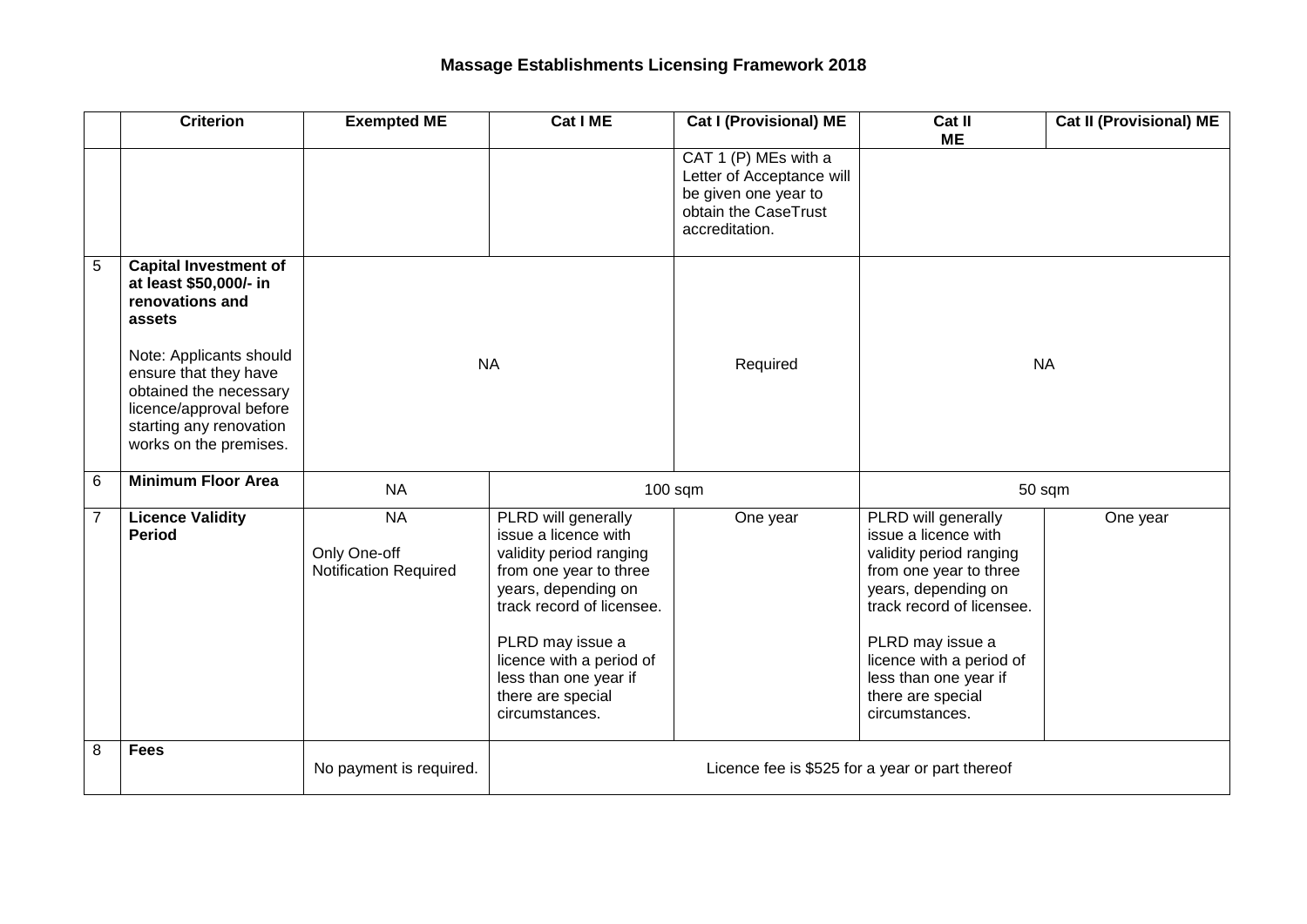|    | <b>Criterion</b>                                                                                                                                                                                           | <b>Exempted ME</b>                                                                                                                            | Cat I ME                                                                                                                                                                                                                                                                                                                          | <b>Cat I (Provisional) ME</b>                                                                                                       | Cat II<br><b>ME</b> | <b>Cat II (Provisional) ME</b> |
|----|------------------------------------------------------------------------------------------------------------------------------------------------------------------------------------------------------------|-----------------------------------------------------------------------------------------------------------------------------------------------|-----------------------------------------------------------------------------------------------------------------------------------------------------------------------------------------------------------------------------------------------------------------------------------------------------------------------------------|-------------------------------------------------------------------------------------------------------------------------------------|---------------------|--------------------------------|
| 9  | <b>Operating Hours</b><br><b>The Licensing Officer</b><br>reserves the right to<br>impose shorter<br>operating hours where<br>there are law and order<br>issues or concerns over<br>social dis-amenities.) | 7am to 10.30pm                                                                                                                                | 7am to 10.30pm<br>CAT I MEs may be<br>allowed to operate 24<br>hours only in<br>designated 24-hour<br>zones.<br>*Please refer to our<br>website<br>(https://www.police.gov.<br>sg/e-<br>services/apply/licenses-<br>and-permits/massage-<br>establishment)<br>for information on the<br>locations of designated<br>24-hour zones. | 7am to 10.30pm                                                                                                                      | 10am to 10.30pm     |                                |
| 10 | <b>Employment of</b><br><b>Foreigners</b>                                                                                                                                                                  | No restriction on foreigners, but subject to Ministry<br>of Manpower's approval.                                                              |                                                                                                                                                                                                                                                                                                                                   | Only Singapore citizens, Singapore permanent residents and Malaysians with<br>valid work permits will be allowed to work in the ME. |                     |                                |
| 11 | <b>Approval to Employ</b><br><b>Individuals to Work in</b><br>the Massage<br><b>Establishment</b>                                                                                                          | No approval is required<br>from PLRD.                                                                                                         | Approval must be obtained from PLRD before any individual may be employed to work in the massage<br>establishment.                                                                                                                                                                                                                |                                                                                                                                     |                     |                                |
| 12 | Layout                                                                                                                                                                                                     | All massage services<br>must be provided in full<br>view of the public.<br>a) Any customer and<br>any member of public<br>can see at any time | PLRD's approval is required for the proposed layout of any massage establishment.<br>Once approval is given, the layout may not be changed without further approval from PLRD.                                                                                                                                                    |                                                                                                                                     |                     |                                |